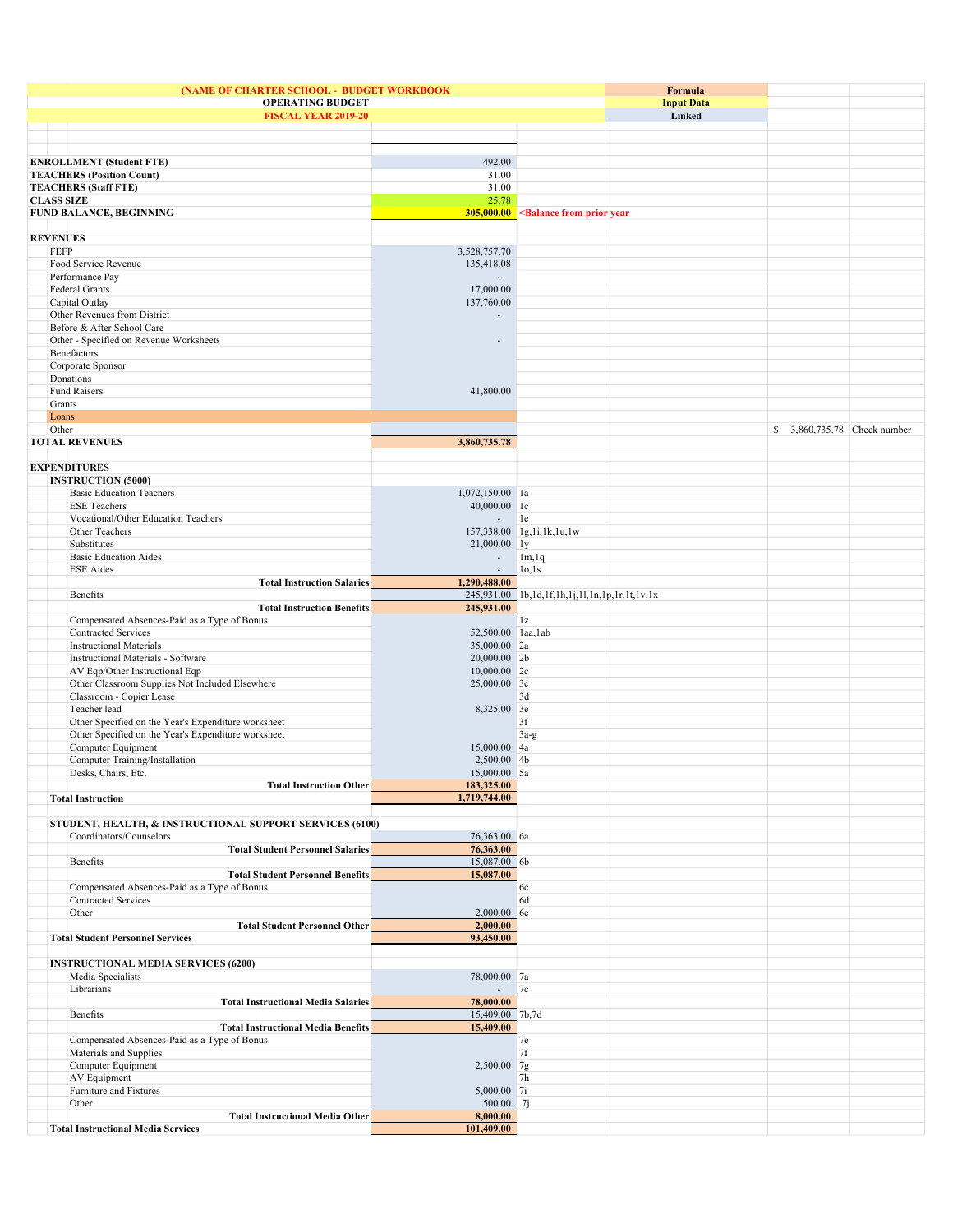|                                                                 |                          |                                   | Formula           |  |
|-----------------------------------------------------------------|--------------------------|-----------------------------------|-------------------|--|
| (NAME OF CHARTER SCHOOL - BUDGET WORKBOOK                       |                          |                                   | <b>Input Data</b> |  |
| <b>OPERATING BUDGET</b>                                         |                          |                                   | Linked            |  |
| <b>FISCAL YEAR 2019-20</b>                                      |                          |                                   |                   |  |
|                                                                 |                          |                                   |                   |  |
|                                                                 |                          |                                   |                   |  |
|                                                                 |                          |                                   |                   |  |
| <b>INSTRUCTION AND CIRRICULUM DEVELOPMENT SERVICES (6300)</b>   |                          |                                   |                   |  |
| Curriculum Specialists/Writers                                  | 50,000.00 8a             |                                   |                   |  |
| <b>Total Instruction and Curriculum Development Salaries</b>    | 50,000.00                |                                   |                   |  |
| Benefits                                                        | 9,867.00 8b              |                                   |                   |  |
| <b>Total Instruction and Curriculum Development Benefits</b>    | 9,867.00                 |                                   |                   |  |
| Compensated Absences-Paid as a Type of Bonus                    |                          | 8c                                |                   |  |
| <b>Contracted Services</b>                                      |                          | 8d                                |                   |  |
| Materials and Supplies                                          |                          | 8e                                |                   |  |
|                                                                 |                          |                                   |                   |  |
| Equipment                                                       |                          | 8f                                |                   |  |
| Other                                                           |                          | 8g                                |                   |  |
| <b>Total Instruction and Curriculum Development Other</b>       | $\overline{\phantom{a}}$ |                                   |                   |  |
| <b>Total Instruction and Curriculum Development Services</b>    | 59,867.00                |                                   |                   |  |
|                                                                 |                          |                                   |                   |  |
| <b>INSTRUCTIONAL STAFF TRAINING SERVICES (6400)</b>             |                          |                                   |                   |  |
| Seminars and Workshops                                          | 16,000.00 9a, 3a, 3b     |                                   |                   |  |
| Other                                                           |                          | 9b                                |                   |  |
|                                                                 | 16,000.00                |                                   |                   |  |
| <b>Total Instructional Staff Training Services</b>              |                          |                                   |                   |  |
|                                                                 |                          |                                   |                   |  |
| <b>INSTRUCTIONAL-RELATED TECHNOLOGY (6500)</b>                  |                          |                                   |                   |  |
| Computer Maintenance                                            |                          | 10a                               |                   |  |
| <b>Technology Support</b>                                       |                          | 10 <sub>b</sub>                   |                   |  |
| Other                                                           |                          | 10 <sub>c</sub>                   |                   |  |
| <b>Total Instructional-Related Technology Services</b>          |                          |                                   |                   |  |
|                                                                 |                          |                                   |                   |  |
|                                                                 |                          |                                   |                   |  |
| <b>BOARD</b> (7100)                                             |                          |                                   |                   |  |
| <b>Auditing Services</b>                                        | 22,000.00 11a            |                                   |                   |  |
| Legal Services                                                  | 15,000.00 11b            |                                   |                   |  |
| Other                                                           | #ERROR!                  | 11c                               |                   |  |
| <b>Total Board</b>                                              | #ERROR!                  |                                   |                   |  |
|                                                                 |                          |                                   |                   |  |
| <b>SCHOOL ADMINISTRATION (7300)</b>                             |                          |                                   |                   |  |
| Principal                                                       | 97,000.00 12a            |                                   |                   |  |
| <b>Assistant Principals</b>                                     | 54,000.00 12c            |                                   |                   |  |
|                                                                 |                          |                                   |                   |  |
| Administrative Director                                         | $\overline{\phantom{a}}$ | 12e                               |                   |  |
| Registrar                                                       | $\overline{\phantom{a}}$ | 12g                               |                   |  |
| Administrative Assistant                                        | 52,875.00 12i            |                                   |                   |  |
| Other                                                           | $\sim$                   | 12k                               |                   |  |
| <b>Total School Administration Salaries</b>                     | 203,875.00               |                                   |                   |  |
| Benefits                                                        |                          | 40,216.00 12b,12d,12f,12h,12j,12l |                   |  |
| <b>Total School Administration Benefits</b>                     | 40,216.00                |                                   |                   |  |
| Compensated Absences-Paid as a Type of Bonus                    |                          | 12m                               |                   |  |
| Contracted Services                                             |                          | 12n                               |                   |  |
|                                                                 |                          |                                   |                   |  |
| Dues and Fees                                                   | 20,000.00 12o            |                                   |                   |  |
| <b>Travel Expense</b>                                           | 2,500.00 12p             |                                   |                   |  |
| Contingencies                                                   |                          | 12q                               |                   |  |
| Other Administrative Expenses                                   | 1,000.00 12r             |                                   |                   |  |
| Office Equipment/Furniture/Furnishings                          | 8,000.00 13a             |                                   |                   |  |
| Other Office Expenses                                           | 6,500.00 13c             |                                   |                   |  |
| Telephone/Communications Equipment                              |                          | 14 <sub>b</sub>                   |                   |  |
| Telephone/Communications Other Expenses                         |                          | 14c                               |                   |  |
|                                                                 |                          |                                   |                   |  |
| Mailing and Marketing Postage/Courier Services                  | 2,000.00 15a             |                                   |                   |  |
| Other Mailing and Marketing                                     | 20,000.00 15c            |                                   |                   |  |
| Printing and Copying Materials and Supplies                     | 6,000.00 16a             |                                   |                   |  |
| Printing and Copying Equipment                                  | 16,000.00 16b            |                                   |                   |  |
| Other Printing and Copying                                      |                          | 16c                               |                   |  |
| Administrative Fees FEFP/Categorical                            | 89,418.00 17a            |                                   |                   |  |
| Administrative Fees Federal Grants                              |                          | 17 <sub>b</sub>                   |                   |  |
| Other Administrative Fees                                       |                          | 17c                               |                   |  |
| <b>Total School Administration Other</b>                        | 171,418.00               |                                   |                   |  |
| <b>Total School Administration</b>                              | 415,509.00               |                                   |                   |  |
|                                                                 |                          |                                   |                   |  |
|                                                                 |                          |                                   |                   |  |
| <b>FACILITIES ACQUISITION AND CONSTRUCTION (7400)</b>           |                          |                                   |                   |  |
| Land/Land improvements                                          |                          | 18a                               |                   |  |
| Building (Purchase or Lease/Purchase)                           |                          | 18 <sub>b</sub>                   |                   |  |
| Leasehold Improvements                                          |                          | 18d                               |                   |  |
| Other -Paid with Capital Funds i.e. rent, insurance, equipment) |                          | 18e                               |                   |  |
| Other                                                           |                          | 18f                               |                   |  |
| <b>Total Facilities Acquisition and Construction</b>            | ÷.                       |                                   |                   |  |
|                                                                 |                          |                                   |                   |  |
|                                                                 |                          |                                   |                   |  |
| <b>FISCAL SERVICES (7500)</b>                                   |                          |                                   |                   |  |
| Accountant/Bookkeeper/Financial Staff                           | 35,000.00 19a,19c        |                                   |                   |  |
| <b>Total Fiscal Services Salaries</b>                           | 35,000.00                |                                   |                   |  |
| Benefits                                                        | 2,700.00 19b,19d         |                                   |                   |  |
| <b>Total Fiscal Services Benefits</b>                           | 2,700.00                 |                                   |                   |  |
| Compensated Absences-Paid as a Type of Bonus                    |                          | 19e                               |                   |  |
| Conferences, Dues, and Fees (Non-instructional Staff)           | $\overline{a}$           | 19f, 19g                          |                   |  |
|                                                                 |                          |                                   |                   |  |
| Contracted Accounting Services                                  |                          | 19h                               |                   |  |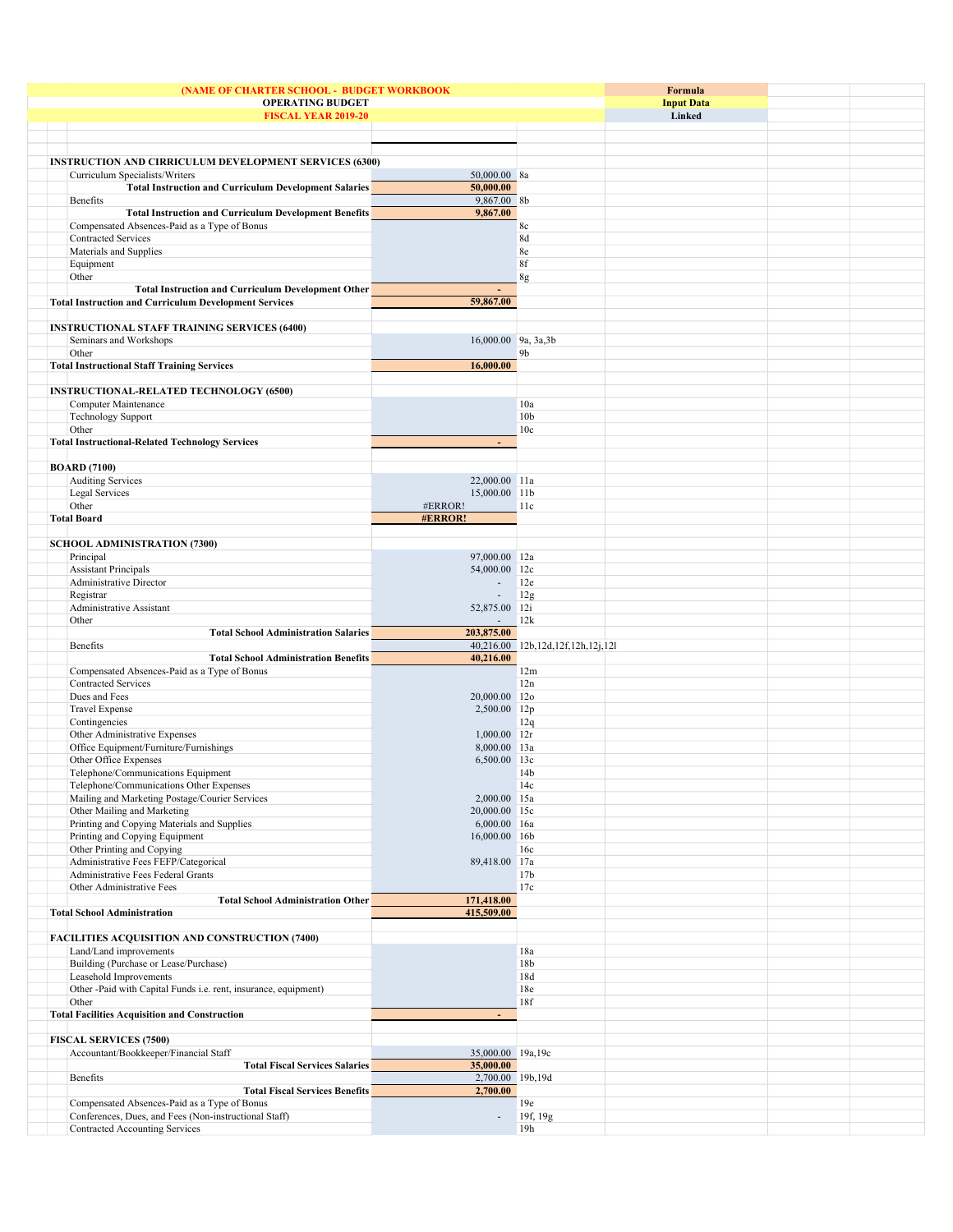| (NAME OF CHARTER SCHOOL - BUDGET WORKBOOK                                  | Formula                  |                           |                   |  |
|----------------------------------------------------------------------------|--------------------------|---------------------------|-------------------|--|
| <b>OPERATING BUDGET</b>                                                    |                          |                           | <b>Input Data</b> |  |
| <b>FISCAL YEAR 2019-20</b>                                                 |                          |                           | Linked            |  |
|                                                                            |                          |                           |                   |  |
|                                                                            |                          | 19i                       |                   |  |
| <b>Banking Fees</b>                                                        |                          |                           |                   |  |
| Other<br><b>Total Fiscal Services Other</b>                                | $\blacksquare$           | 19j                       |                   |  |
| <b>Total Fiscal Services</b>                                               | 37,700.00                |                           |                   |  |
|                                                                            |                          |                           |                   |  |
| FOOD SERVICE (7600)                                                        |                          |                           |                   |  |
| Food Servers                                                               | $\overline{\phantom{a}}$ | 20a                       |                   |  |
| Cafeteria Workers                                                          | $\overline{\phantom{a}}$ | 20c                       |                   |  |
| Food Services Supervisor                                                   |                          | 20e                       |                   |  |
| <b>Total Food Service Salaries</b>                                         | $\blacksquare$           |                           |                   |  |
| Benefits                                                                   | $\overline{\phantom{a}}$ | 20b,20d,20f               |                   |  |
| <b>Total Food Service Benefits</b>                                         | $\blacksquare$           |                           |                   |  |
| Compensated Absences-Paid as a Type of Bonus                               |                          | 20g                       |                   |  |
| Contracted Services                                                        | 122,365.27 20h           |                           |                   |  |
| Kitchen/Dining Room Furniture/Eqp                                          | 2,500.00 20i             |                           |                   |  |
| Food Purchases                                                             |                          | 20j                       |                   |  |
| <b>Bottled Gas</b>                                                         |                          | 20k                       |                   |  |
| Kitchen/Dining Room Supplies                                               |                          | 201                       |                   |  |
| Other - WinSnap Equipment and Installation                                 |                          | 20m                       |                   |  |
| Other - WinSnap Training                                                   |                          | 20n                       |                   |  |
| Other                                                                      | 21,639.00 20o            |                           |                   |  |
| <b>Total Food Service Other</b>                                            | 146,504.27               |                           |                   |  |
| <b>Total Food Service</b>                                                  | 146,504.27               |                           |                   |  |
|                                                                            |                          |                           |                   |  |
| <b>CENTRAL SERVICES (7700)</b>                                             |                          |                           |                   |  |
| Media/Direct Mail                                                          |                          | 15 <sub>b</sub>           |                   |  |
| Conferences, Dues, and Fees                                                |                          | 21a<br>21 <sub>b</sub>    |                   |  |
| <b>Travel Expenses</b><br>Other                                            | $\overline{\phantom{a}}$ | 21c,21d                   |                   |  |
| <b>Total Central Services</b>                                              | $\overline{\phantom{a}}$ |                           |                   |  |
|                                                                            |                          |                           |                   |  |
| <b>TRANSPORTATION (7800)</b>                                               |                          |                           |                   |  |
| <b>Bus Drivers</b>                                                         | $\sim$                   | 22b                       |                   |  |
| <b>Total Transportation Salaries</b>                                       | $\blacksquare$           |                           |                   |  |
| Benefits                                                                   | $\mathcal{L}$            | 22c                       |                   |  |
| <b>Total Transportation Benefits</b>                                       | ÷.                       |                           |                   |  |
| Vehicles                                                                   |                          | 22a                       |                   |  |
| Compensated Absences-Paid as a Type of Bonus                               |                          | 22d                       |                   |  |
| Contracted Services                                                        |                          | 22e                       |                   |  |
| Maintenance and Repairs                                                    |                          | 22f                       |                   |  |
| Insurance                                                                  |                          | 22g                       |                   |  |
| Gas                                                                        |                          | 22h                       |                   |  |
| Other                                                                      | 1,000.00 22i             |                           |                   |  |
| <b>Total Transportation Other</b>                                          | 1,000.00                 |                           |                   |  |
| <b>Total Transportation</b>                                                | 1,000.00                 |                           |                   |  |
|                                                                            |                          |                           |                   |  |
| <b>OPERATION OF PLANT (7900)</b>                                           |                          |                           |                   |  |
| Custodians                                                                 | 23,400.00 23a            |                           |                   |  |
| Benefits                                                                   | 6,077.00 23b             |                           |                   |  |
| Security                                                                   | 25,200.00 23c            |                           |                   |  |
| Benefits                                                                   | 6,521.00 23d             |                           |                   |  |
| <b>Total Operation of Plant Salaries</b>                                   | 48,600.00                |                           |                   |  |
| <b>Total Operation of Plant Benefits</b>                                   | 12,598.00                |                           |                   |  |
| Compensated Absences-Paid as a Type of Bonus<br><b>Contracted Services</b> | 40,000.00 23f            | 23e                       |                   |  |
| Cleaning Supplies                                                          | 5,000.00 23g             |                           |                   |  |
| Custodial Equipment                                                        | 2,500.00 23h             |                           |                   |  |
| <b>Building Rent</b>                                                       | 545,201.00 18c           |                           |                   |  |
| Utilities                                                                  | 58,000.00 24a,24b        |                           |                   |  |
| Garbage Pickup                                                             | 9,000.00 24c             |                           |                   |  |
| Telephone                                                                  | 32,000.00 14a            |                           |                   |  |
| Insurance                                                                  |                          | 15,000.00 25a,25b,25c,25d |                   |  |
| Other                                                                      | $\sim$                   | 23i,24d                   |                   |  |
| <b>Total Operation of Plant Other</b>                                      | 706,701.00               |                           |                   |  |
| <b>Total Operation of Plant</b>                                            | 767,899.00               |                           |                   |  |
|                                                                            |                          |                           |                   |  |
| <b>MAINTENANCE OF PLANT (8100)</b>                                         |                          |                           |                   |  |
| Maintenance Staff                                                          | $\sim$                   | 26a                       |                   |  |
| <b>Total Maintenance of Plant Salaries</b>                                 | $\blacksquare$           |                           |                   |  |
| Benefits                                                                   | $\sim$                   | 26 <sub>b</sub>           |                   |  |
| <b>Total Maintenance of Plant Benefits</b>                                 | $\blacksquare$           |                           |                   |  |
| Compensated Absences-Paid as a Type of Bonus                               |                          | 26c                       |                   |  |
| Contracted Services                                                        |                          | 26d                       |                   |  |
| Repairs and Maintenance                                                    | 10,000.00 13b            |                           |                   |  |
| Materials and Supplies                                                     | 11,000.00 26e            |                           |                   |  |
| Equipment                                                                  |                          | 26f                       |                   |  |
| Other                                                                      | 35,000.00 26g            |                           |                   |  |
| <b>Total Maintenance of Plant Other</b>                                    | 56,000.00                |                           |                   |  |